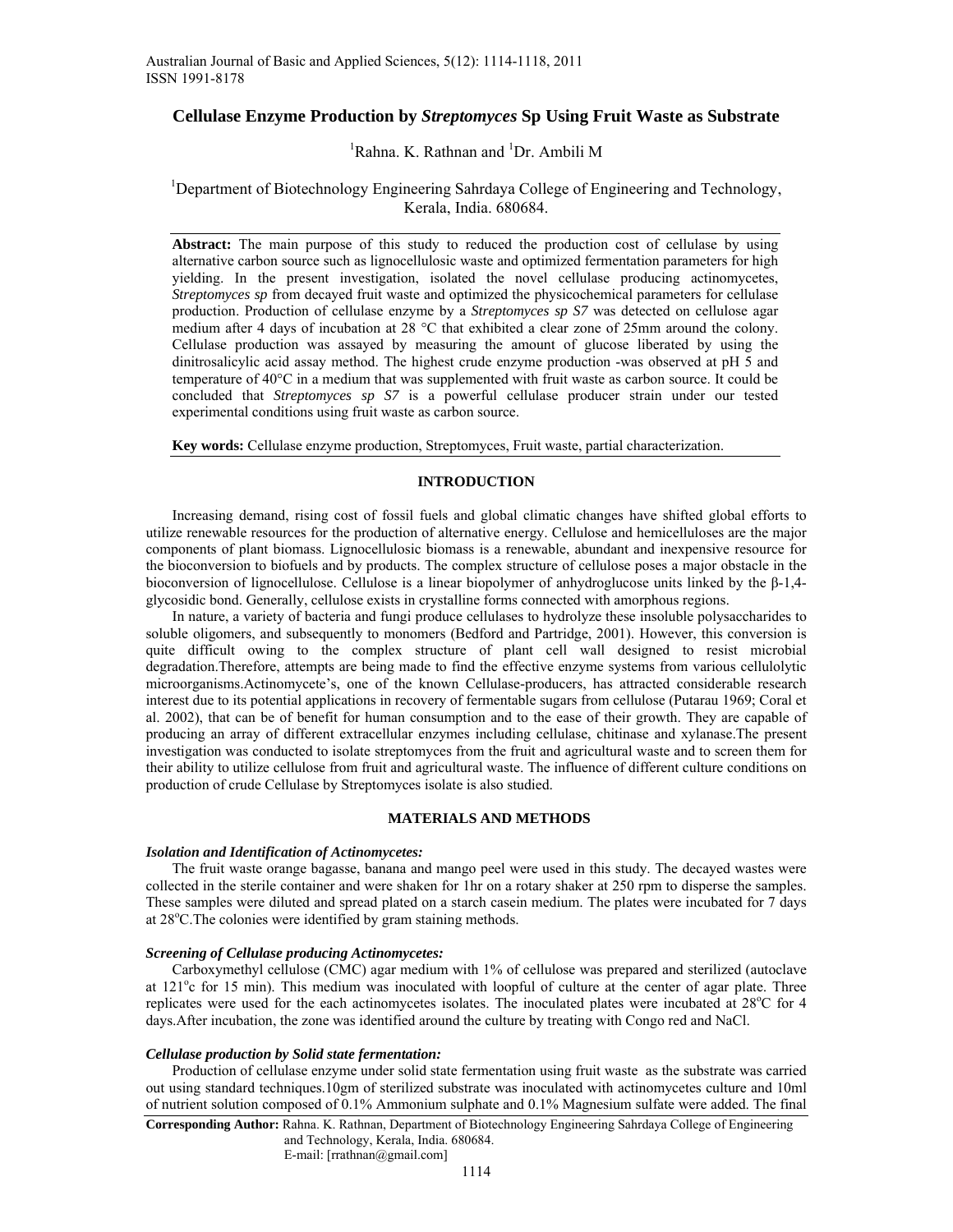moisture content of medium was 70%. Cultures were incubated at  $28^{\circ}$ Cfor 6 days. After 48 hrs and at the intervals of 24 hr, 40 ml of distilled water was added to the cultures, stirred for 40 minutes, filtered and centrifuged. The supernatant was used as crude enzyme solution.

## *Measurement of Enzyme Activity:*

Enzyme activity was assayed using a modified method described by Wood and Bhat with some modifications. 0.2 ml of culture filtrate was added to 1.8 ml of 1% carboxy methyl cellulose prepared in 0.05M sodium citrate buffer (pH 4.8) in a test tube and incubated at 40°C for 30 min. The reaction was terminated by adding 3.0 ml of dinitrosalicylic acid (DNS) reagent and by subsequently placing the reagent tubes in a water bath at 100°C for 15 min. 1 ml of 40% Rochelle salt solution was then added to stabilize the color. Absorbance was recorded at 575 nm against the blank (0.05 M sodium citrate buffer).One unit of enzyme activity was defined as the amount of enzyme that released 1 μM of glucose per min.

# *Reducing Sugars Content:*

Reducing sugars analysis was conducted by using 2 ml of sample which was added to 3 ml of DNS and boiled for 15 min. After cooling, 1 ml of Rochelle salt was added. The absorbance was recorded at 575 nm using a spectrophotometer against the blank of distilled water

#### *Protein Determination:*

Protein content was determined according to Lowery *et al* method. In this assay, one ml of crude enzyme supernatant was used and 5 ml reaction mixture was added in a clean dry test tube. The tubes were kept at room temperature for 10 min. Then 0.5ml of Folin reagent was added to the previous mixture. The tubes were incubated for 20 min at room temperature and the absorbance was measured at 720nm

# *Effect of Temperature and Ph on Enzyme Production:*

The effect of pH on enzyme production was studied in buffer over a wide range of pH3-9 (sodium citrate for pH 3.0–6.0, sodium phosphate for pH 6.0–8.0, Tris–HCl for pH 8.0–9.0.) The production media were incubated over atemperture range of 20 -50 $\mathrm{^0C}$  for 48hrs.

#### *Partial Characterization of Enzyme:*

Supernatant solutions from Streptomyces were used as crude enzyme. The temperature profile for cellulase activity was determined by varying the incubation temperature between  $20^{\circ}$ C and  $60^{\circ}$ C. In the same way, cellulase activity was determined in the pH range of 3.0–9.0 using sodium citrate for pH 3.0–6.0, sodium phosphate for pH 6.0–8.0, Tris–HCl for pH 8.0–9.0, To study the cellulase thermal stability, the supernatant was pre-incubated at 50 and 60 $^{\circ}$ C for 2, 4, 6, 8, 16, 20, and 24 h. These experiments were conducted in triplicate, and results expressed as average values.

## *Result:*

# *Isolation and Screening of Cellulase Producing Actinomycetes:*

The aim of this study was to isolate strains of actinomycetes with improved cellulase production. Ten actinomycetes isolates were isolated from decayed fruit wastes and they are identified by colony morphology and Gram staining. Most of the isolates, obtained from fruit wastes, were *Streptomyces sp.* Screening of cellulase producing actinomycetes were conducted using the Congo red test. After 4 days of incubation, all isolates of actinomycetes showed signs of growth on CMC agar and demonstrated positive results in the Congo red test. The *Streptomyces sp S7* gave the clear zone diameter of 25mm. This indicated more cellulose degradation in CMC agar plates cultured with *Stain S7* as compared to plates cultured with other isolates.

# *Cellulase Production By Solid State Fermentation:*

Production of cellulase on solid state fermentation using fruit waste as substrate had been carried out with *Streptomyces sp S7* strain.

| Name of the Isolates      | Enzyme activity $(u/m)$ | Reducing sugar $(\mu g/ml)$ | Protein content (mg/ml) |
|---------------------------|-------------------------|-----------------------------|-------------------------|
| <b>Streptomyces sp.S7</b> | $\sim$                  | 360                         | $\sim$<br>v. j          |

**Table 1:** Reducing sugars and Cellulase produced by isolated *Streptomyces* strain.

#### *Effect of Ph and Temperature on Enzyme Production:*

The effect of temperature on the production of cellulase by *Streptomyces sp S7* was determined at temperatures ranging from20 to 50°C. (Figure1). Though there was considerable amount of enzyme production between 30-50<sup>o</sup>C, the optimal enzyme production was noticed at 40<sup>o</sup>C. The effect of pH on cellulase enzyme produced from *Streptomyces sp S7* was examined using buffers at varying pH ranging from 4.0 to 9.0 as shown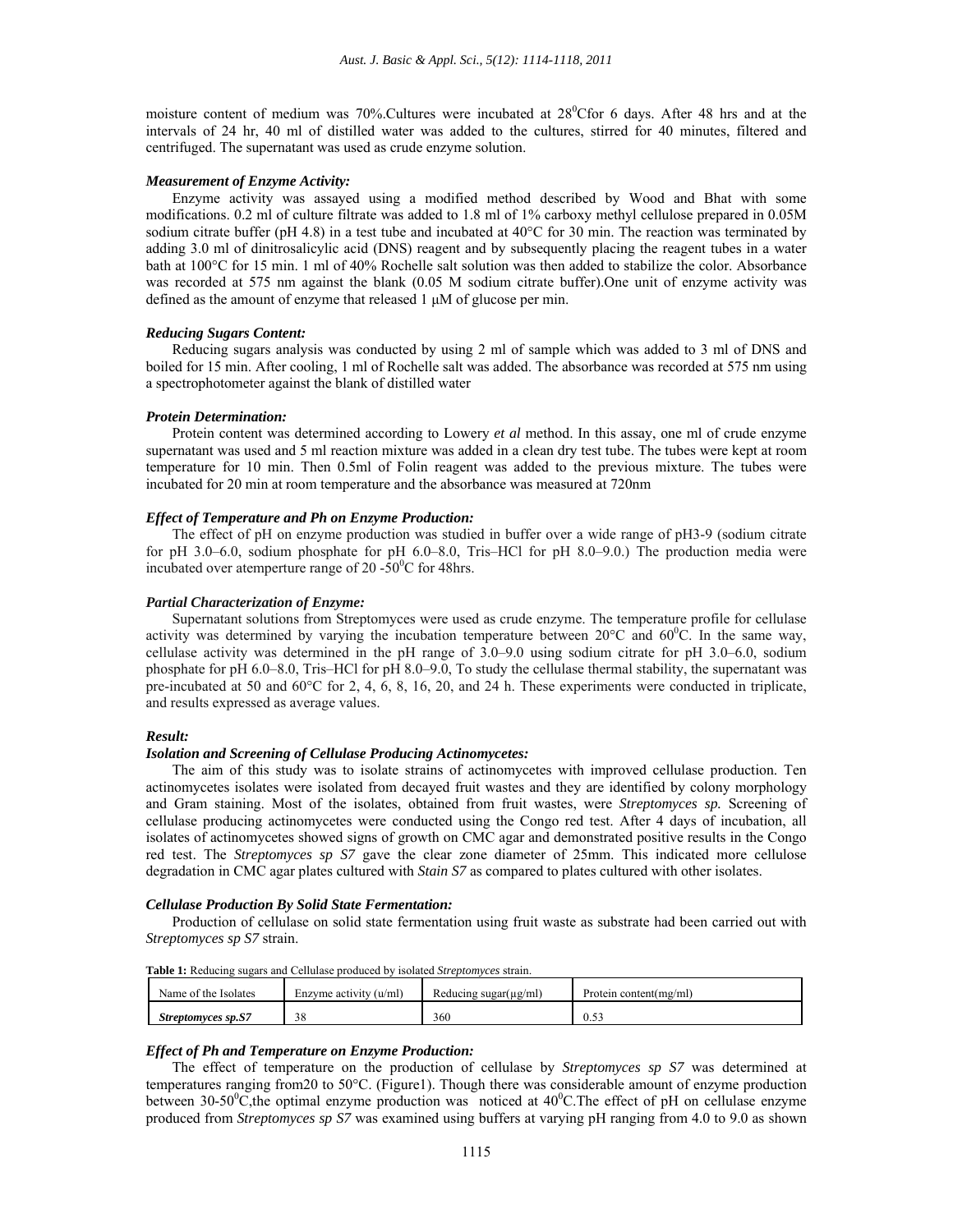in (Figure 2). The enzyme shows high activity at a broad range of pH values (pH 4 - 6) with optimal pH at 5.0. The enzyme production reduced to50% at pH 9.



**Fig. 1:** Effect of temperature on enzyme production.



**Fig. 2:** Effect of pH on enzyme production.

## *Partial Characterization of Cellulase:*

Temperature profile for cellulase activity was determined by varying the incubation temperature between 20<sup>0</sup>C and 60<sup>0</sup>C. Optimal activity was observed at 50°C (Figure 3) and then enzyme activity reduced to 75% and 50% at 40° and 60°C, respectively. In the same way, cellulase activity was determined in the pH range of 3.0- 9.0, incubated at  $50^{\circ}$ C. The pH profiles demonstrate that  $50\%$  cellulase activity is maintained over a wide pH range (4.0–8.0), with optimal activity occurring at pH 5.0 (Figure 4).



**Fig. 3:** Temperature profile of cellulase enzyme Activity.



**Fig. 4:** Effect of pH on cellulase enzyme activity.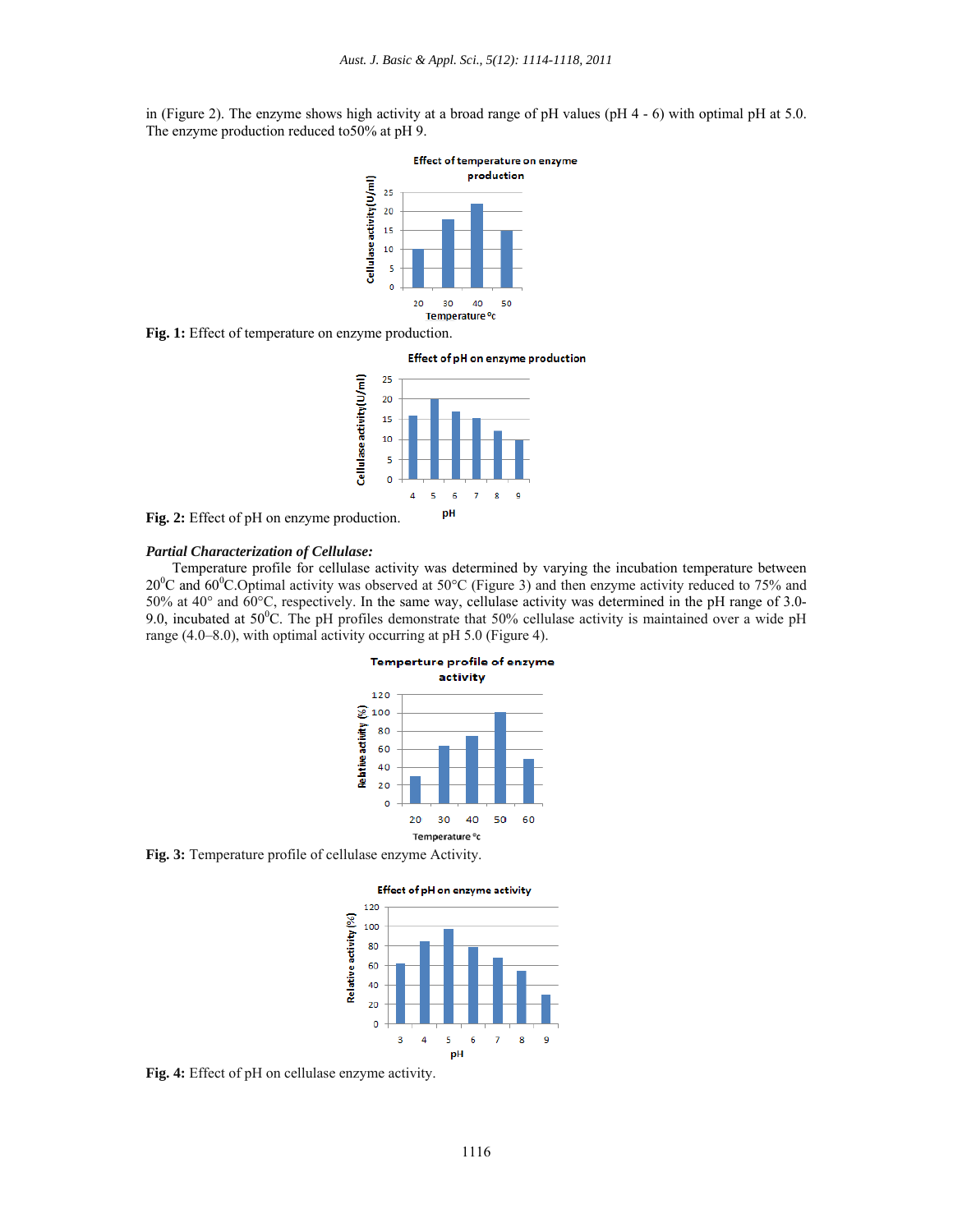Thermo stability experiments are shown on (Figure 5). Shows that crude enzyme was able to retain 78% residual activity at 50°C for 2 h, and 50% after 5h incubation, the half-life of crude enzyme being 6 h at 50°C and 1.5 h at 60°C. Our results strongly suggest that the cellulase in this supernatant is thermo tolerant and as such could be considered appropriate for many biotechnological processes.



**Fig. 5:** Thermostability of cellulase enzyme produced by Streptomyces sp.

### *Discussion:*

*Streptomyces* species have always been a source of thousands of bioactive compounds. Enzymes are one of the important products of this unusual group of bacteria. *Streptomycetes* sp. with potential cellulolytic activity is subjected to produce cellulase in liquid culture.

In the present work, ten actinomycetes isolates were isolated from decayed fruit wastes and they are identified by colony morphology and Gram staining. Most of the isolates, obtained from fruit wastes, were *Streptomyces sp.* We have shown that *Streptomyces sp.S7* produces cellulases using low-cost residues, such as fruit waste. Screening of actinomycetes strains was conducted by using the Congo red test. Since the sole carbon source in CMC agar was cellulose, the result of the test was strong evidence that cellulase was produced. *Streptomyces sp S7* gave the highest ratio of clear zone diameter to colony diameter. This indicated more cellulose degradation in CMC agar plate cultured with *Streptomyces sp S7* as compared to plates cultured with the other strains.

The effect of environmental factors such as Temperature and pH were found to be important parameters that influenced enzyme activities and production. The optimal temperature for cellulase enzyme production by *Streptomyces sp S7* was found to be around 30 to  $45^{\circ}$ C and the highest production obtained at  $40^{\circ}$ C. The result also showed that enzyme production was maximum at pH 5 with fruit waste as substrate.

Cellulase enzyme from *Streptomyces sp S7* was found active over a pH range of 4-8 with maximum activity at pH 5. Theberge *et al.* (1992) showed that the optimum pH for endoglucanase from a strain of *Streptomyces lividans* was 5.5. Jaradat *et al*. (2008) also found that cellulase enzyme from *Streptomyces sp*. (strain J2) was active over a pH range of 4 - 7 with maximum activity at pH 6.

The maximum cellulase activity of *Streptomyces sp S7* was recorded at 50°C and the optimum range is 40- 60°C. Furthermore, McCarthy (1987) reported an optimal temperature for cellulase activity in the range of 40 - 55°C for several *Streptomyces* species including *Streptomyces lividans, Streptomyces flavogrisus*, and *Streptomyces nitrosporus*. Indeed, our results about pH and temperature profiles, and also the thermo stability characteristics have shown that our strain is promising. Although the commercial preparation is more resistant at very high temperatures (above  $60^{\circ}$ C), the pH profile is very similar, especially in the range of 2–9.

#### *Conclusion:*

Cellulase enzyme production accounts for 40% of cost in bioethanol production. To reduce the cost of production, lignocellulosic substrate is used instead of synthetic cellulose due to their reasonable cost, high enzyme production capacity etc. The reduction in cost paves an economically easy way of ethanol production. It is an important issue to deal with the residue both the comprehensive utilization of lignocellulosic resources and for the prevention of environmental pollution.

The microorganism *Streptomyces sp S7* used in this study was able to grow and to produce cellulase using fruit waste as sources of carbon. The optimum of pH and temperature of enzyme production were of 5.0 and 40°C, respectively, and the cellulase retained 50% of activity after 5h at 50°C. The results herein obtained make this strain and these low cost substrate worthy of further investigation, and potentially feasible for biotechnological applications in different areas.

### **REFERENCE**

Baig, M.M.V., V.P. Mane, D.R. More, L.P. Shinde, M.I.A. Baig, 2003. "Utilization of Agricultural Waste of Banana: Production of Cellulases by Soil fungi", *J. Environ. Biol.,* 24: 173-176.